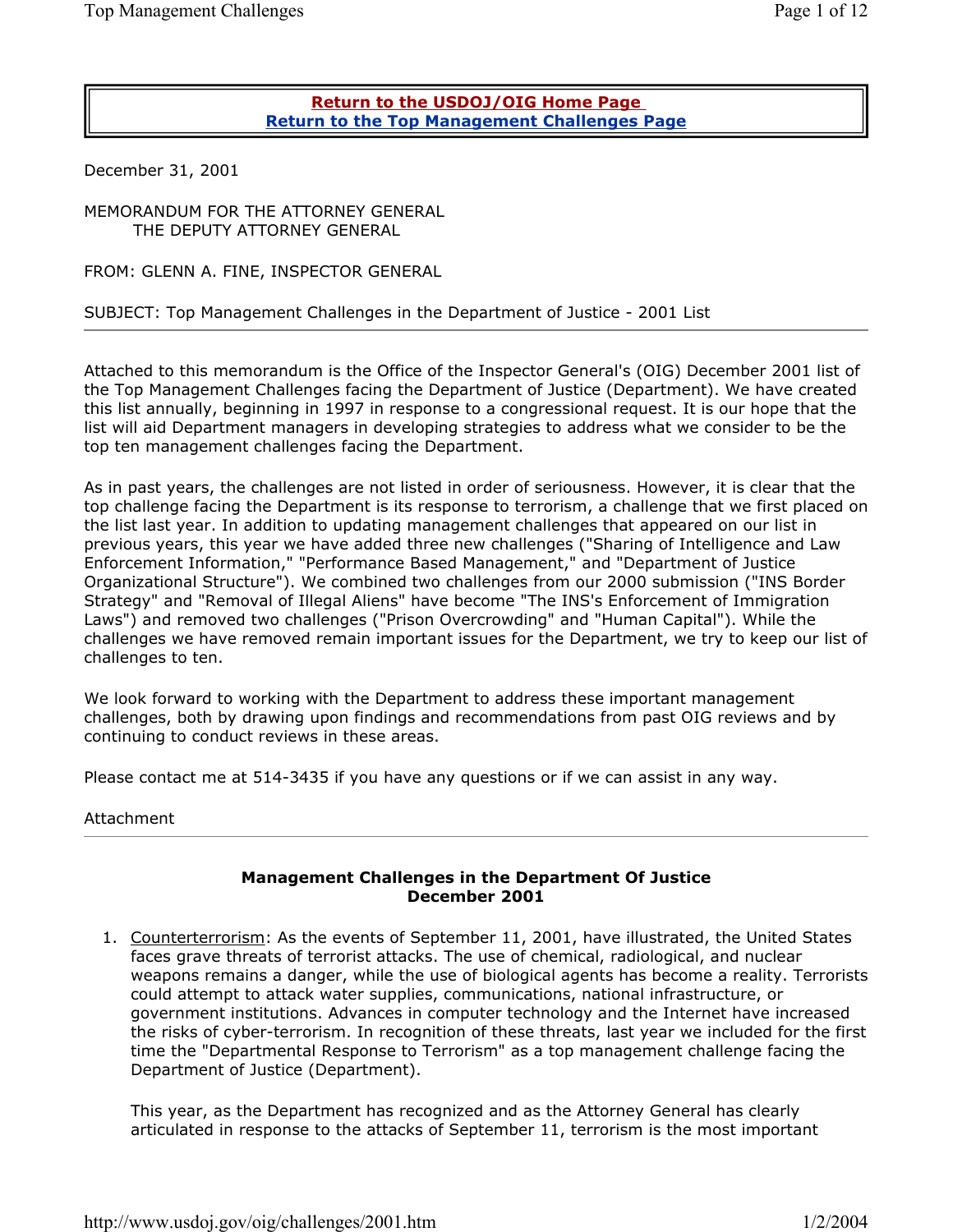challenge facing the Department. On November 8, 2001, when releasing the Department's Strategic Plan for fiscal years (FY) 2001-2006, the Attorney General stated that the fight against terrorism was now the first and overriding priority of the Department.

Accordingly, the first objective in the Department's Strategic Plan for 2001-2006 is to "Protect America Against the Threat of Terrorism." The three strategic objectives under this goal emphasize prevention and disruption of terrorist operations before an incident occurs, investigation of terrorist incidents to bring perpetrators to justice, and prosecution of individuals who have committed or intend to commit terrorist acts against the United States. The Strategic Plan notes the significant management challenge facing the Department as it seeks to effectively manage its counterterrorism program and avoid potential gaps in coverage or duplicate services provided by state and local governments. In addition, the infusion of billions of dollars into the Department's efforts to combat terrorism presents its own set of challenges.

In FY 2002, the OIG will devote significant resources to reviewing Department programs and operations that affect its ability to respond to the threat of terrorism. For example, we will examine the Federal Bureau of Investigation's (FBI) use of its counterterrorism funds. In separate audits, we will examine the mix of cases investigated by the FBI, as well as the FBI's management of its information technology (IT) projects.

The OIG is currently conducting an audit that relates to the government's ability to respond to terrorism. Our audit reviews domestic preparedness grants that the Office of Justice Programs (OJP) awards to state and local entities for training and equipment to respond to acts of terrorism. We also examine the amount of funding awarded and whether grants are being used for their intended purpose.

The OIG has also undertaken additional program reviews and audits in the Immigration and Naturalization Service (INS), whose work is critical to deterring terrorists from entering or remaining in the United States. For example, we have conducted follow-up reviews on INS programs such as the Visa Waiver Program and the INS's effort to control the Northern Border. We also have begun reviews of how the INS determines whether to send nonimmigrants attempting to enter the United States to secondary inspection at air ports of entry, how the INS is handling its responsibilities to implement an automated system to monitor foreign students in the United States, and how the INS uses Advance Passenger Information System data to help deter the entry of terrorists or other criminals into the United States.

2. Sharing of Intelligence and Law Enforcement Information: One of the lessons arising from the September 11 terrorist attacks is the critical importance of sharing intelligence and other law enforcement information among federal, state, and local agencies. Since September 11, the Attorney General and the Director of the FBI repeatedly have spoken about the importance of this issue, both to the investigation of the terrorist attacks and in ongoing efforts to prevent future attacks.

The Department must ensure that law enforcement agencies on the federal, state, and local levels have access to information that could be important in helping detect and deter terrorist attacks. The Department must also overcome any inclination by law enforcement and intelligence agencies to keep information solely within their agencies rather than sharing it with other law enforcement agencies.

By memorandum dated September 21, 2001, the Attorney General directed that information exposing a credible threat to the national security interests of the United States should be shared with appropriate federal, state, and local officials so that any threatened act may be disrupted or prevented. In late October, the President signed the *USA Patriot Act of 2001*,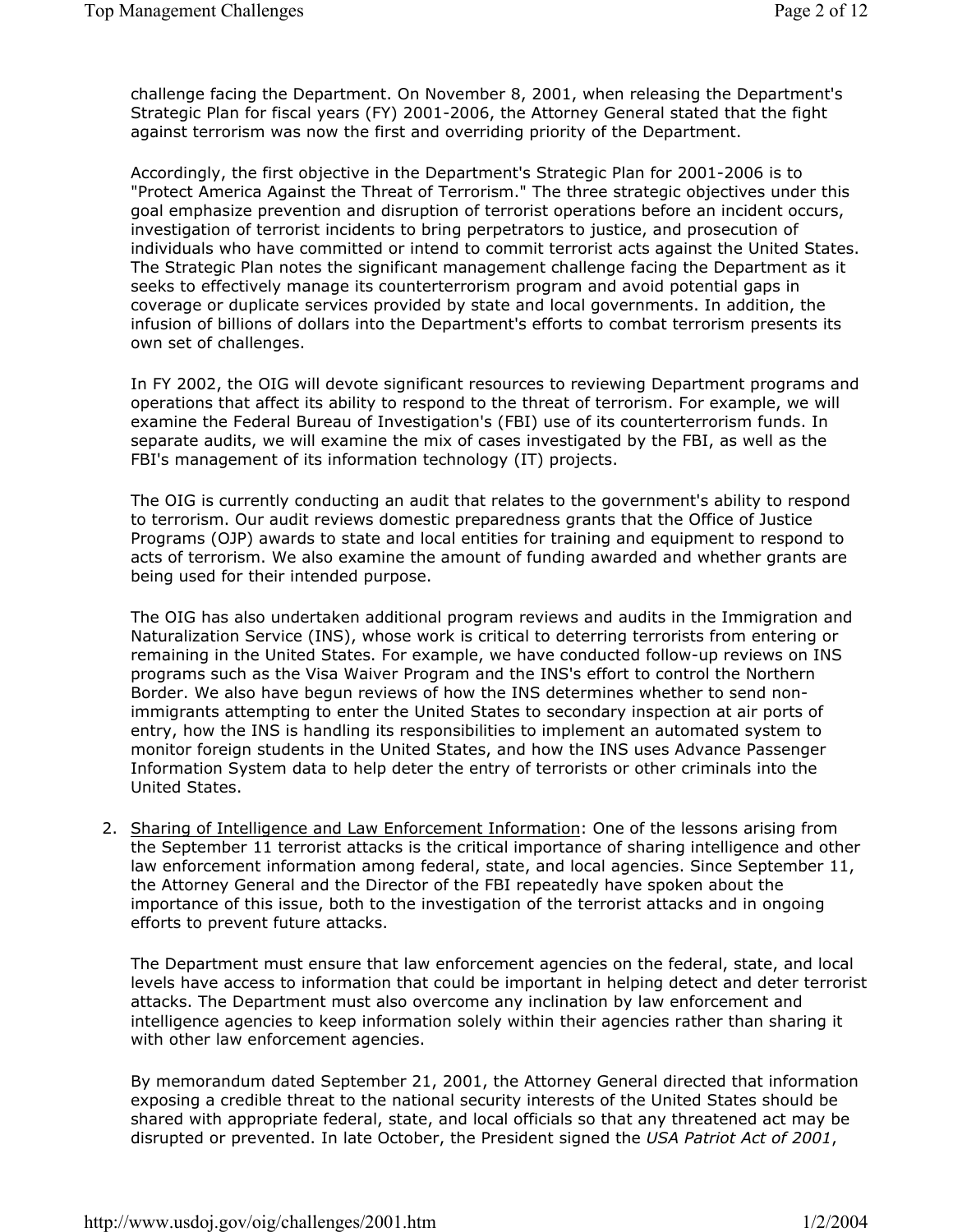which permits greater sharing of intelligence and law enforcement information, such as information derived from Title III intercepts, information provided to grand juries, and information contained in criminal history databases.

However, the Department faces significant challenges in both ensuring that these new authorities are used appropriately and in ensuring that other federal, state, and local law enforcement agencies have access to information important to their work. An example of these issues is the failure of the INS and the FBI to link the information in their automated fingerprint identification systems and the consequences of that failure. A 1998 OIG inspection in the INS entitled "Review of the INS's Automated Biometric Identification System" (OIG report #I-1998-10) and a March 2000 OIG Special Report examined how the INS handled its encounters with a Mexican national accused of a series of murders in the United States ("The Rafael Resendez-Ramirez Case: A Review of the INS's Actions and the Operation of its IDENT Automated Fingerprint Identification System").

Nothing in the INS's automated fingerprint identification system (IDENT) alerted INS employees that the FBI and state and local law enforcement were looking for Resendez in connection with a brutal murder. The INS's IDENT system was not linked to FBI data, and when Border Patrol agents apprehended Resendez as he attempted to illegally cross the border into New Mexico, the Border Patrol followed its standard policy and voluntarily returned Resendez to Mexico. He returned to the United States within days of his release and murdered several more people before surrendering. This case highlighted the failure of the INS and the FBI to develop a way to share important criminal information about individuals. We noted the importance of expeditiously integrating IDENT with the FBI's Integrated Automated Fingerprint Identification System (IAFIS) to enable the two systems to share fingerprint information.

A fully integrated IDENT/IAFIS system would provide INS employees with immediate information on whether a person they apprehend or detain is wanted by the FBI or has a record in the FBI's Criminal Master File. Similarly, linking IDENT and IAFIS could provide state and local law enforcement agencies with valuable immigration information as part of a response from a single FBI criminal history search request. The OIG recently issued a followup report (OIG Report #I-2002-003) on the status of INS and FBI efforts to integrate the two systems, concluding that integration has proceeded slowly and is still years away.

The OIG also has begun an audit that will address another aspect of information sharing. This audit assesses the procedures used by immigration inspectors at air ports of entry to prevent inadmissible persons from entering the United States. The OIG will analyze whether primary and secondary inspectors have access to needed intelligence information to prevent the entry of inadmissible persons into the United States.

3. Information Systems Planning and Implementation: OIG audits, inspections, evaluations, and special reports continue to identify mission-critical computer systems in the Department that were poorly planned, experienced long delays in implementation, or did not provide timely, useful, and reliable data. Given the critical role these systems play in the Department's operational and administration programs - not to mention the vast sums of money spent on developing and deploying these systems - information systems planning and implementation remains a top management challenge in the Department.

For example, OIG audits have found that the INS has made huge investments in automation technology and information systems that have yielded questionable results. Our March 1998 audit titled "INS Management of Automation Programs" (OIG report #98-09) disclosed significant weaknesses in the management of the INS's automation initiatives. Among other things, we found that several major INS systems were behind schedule and that the INS lacked definitive performance measures for tracking critical project milestones. In July 1999,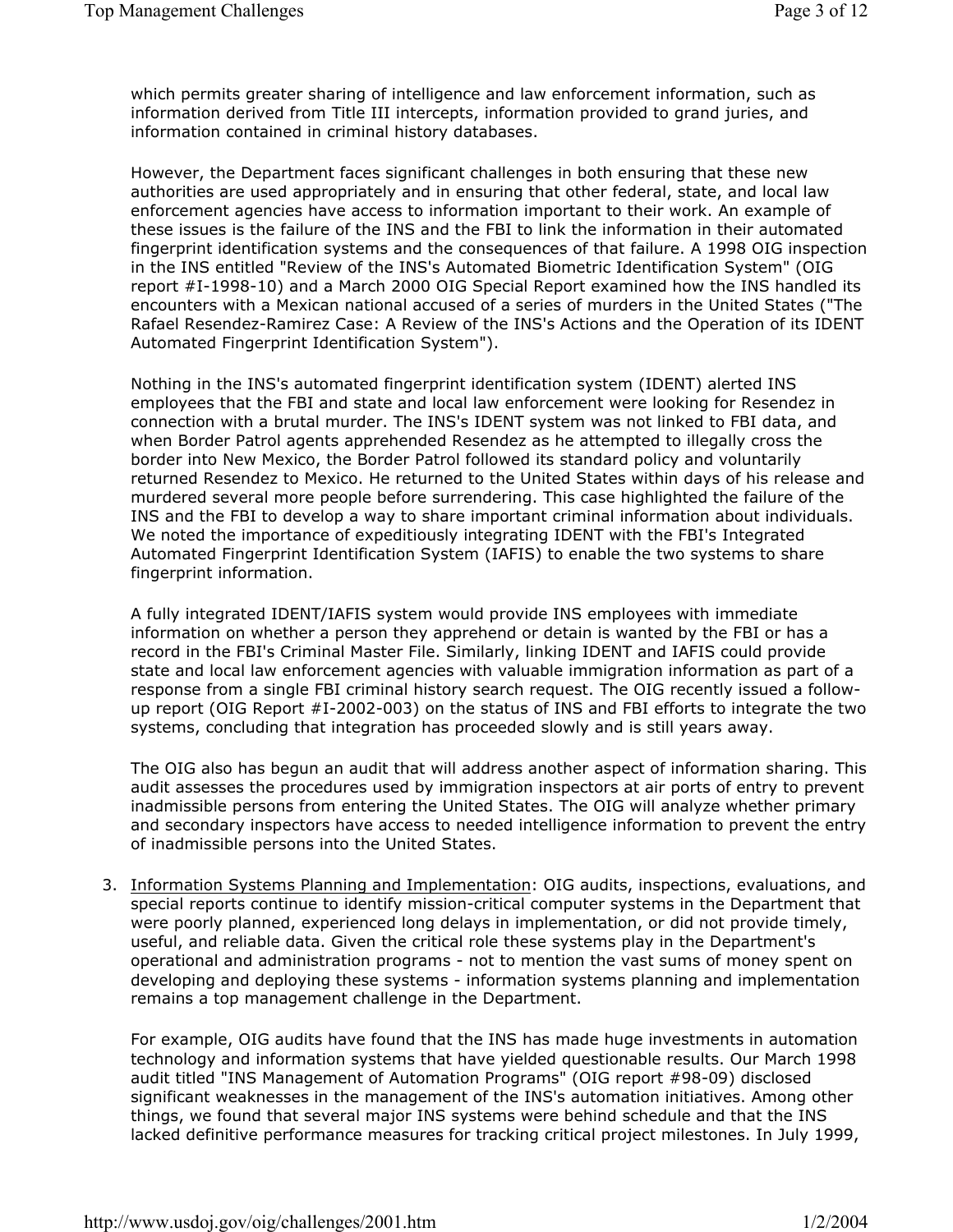we issued a follow-up review of the INS's management of its automation programs (OIG report #99-19), which found that the INS continued to spend hundreds of millions of dollars on automation initiatives without being able to explain how the money was spent or what was accomplished.

The General Accounting Office (GAO) has raised similar concerns in its reviews of INS IT practices. One GAO report concluded that the INS did not have an institutional system blueprint that lays out the organization's current and target IT operating environment (GAO report #AIMD-00-212). In another review, GAO determined that the INS had not implemented practices associated with effective IT investment and enterprise architecture management. Further, the INS's investments were not aligned with an agency-wide blueprint that defines the agency's future plans, and the INS did not know whether its ongoing investments were meeting their cost, schedule, and performance commitments (GAO report #02-147T). In another report, the GAO found that the INS was managing its IT investments as individual projects rather than as a complete portfolio and, consequently, will not be able to determine which investments contribute most to the agency's mission. The GAO also found that the Department was not guiding and overseeing the INS's investment management approach (GAO report #01-146).

The OIG has also reviewed individual INS technology systems and found problems. In March 2000, the OIG issued a follow-up review of the INS's Passenger Accelerated Service System (INSPASS) (OIG report #00-07), an automated system designed to facilitate the inspection of low-risk travelers at airports. The report noted that as of 1998 the INS had spent more than \$18 million to develop INSPASS and had, since the OIG's previous INSPASS audit in March 1995 (OIG report #95-08), increased INSPASS reliability, usage, and performance. However, we found that the benefits provided by INSPASS in FY 1998 were insignificant because only 1 percent of the travelers in the six participating airports used the automated system. While INSPASS is a small program, we concluded that the problems found there illustrated some of the INS's overall problems with managing its automation initiatives.

Both the Illegal Immigration Reform and Immigrant Responsibility Act of 1996 and the INS Data Management and Improvement Act of 2000 required the INS to develop an automated entry/exit system for use at land, sea, and air ports of entry. The INS's automated I-94 system was developed to meet the requirements of both laws. The efficient use of a fully automated I-94 system could aid the INS in identifying and tracking individuals when they enter and exit the country. Yet, a 2001 OIG audit (OIG report #01-18) assessed the design and implementation of the automated I-94 System and determined that the INS has not properly managed the project. As a result, despite having spent \$31.2 million on the system from FY 1996 to FY 2000, the INS: (1) does not have clear evidence that the system meets its intended goals, (2) has gained the cooperation of only two airlines and is operating the system at only four airports, and (3) is in the process of modifying the system. Recent INS projections estimate that an additional \$57 million for this system will be needed through FY 2005.

The OIG is currently examining the process by which the INS tracks and monitors foreign students and exchange visitors once they enter this country. As part of the review, OIG inspectors are examining the INS's implementation of the Student and Exchange Visitor Information System, an automated information system designed to track the immigration status of such students.

The OIG's concerns about Department information systems are not limited to the INS. An OIG Special Report issued in July 1999 examined how the Department handled FBI intelligence information related to its campaign finance investigation ("The Handling of FBI Intelligence Information Related to the Justice Department's Campaign Finance Investigation"). This report raised questions about how the FBI uses its automated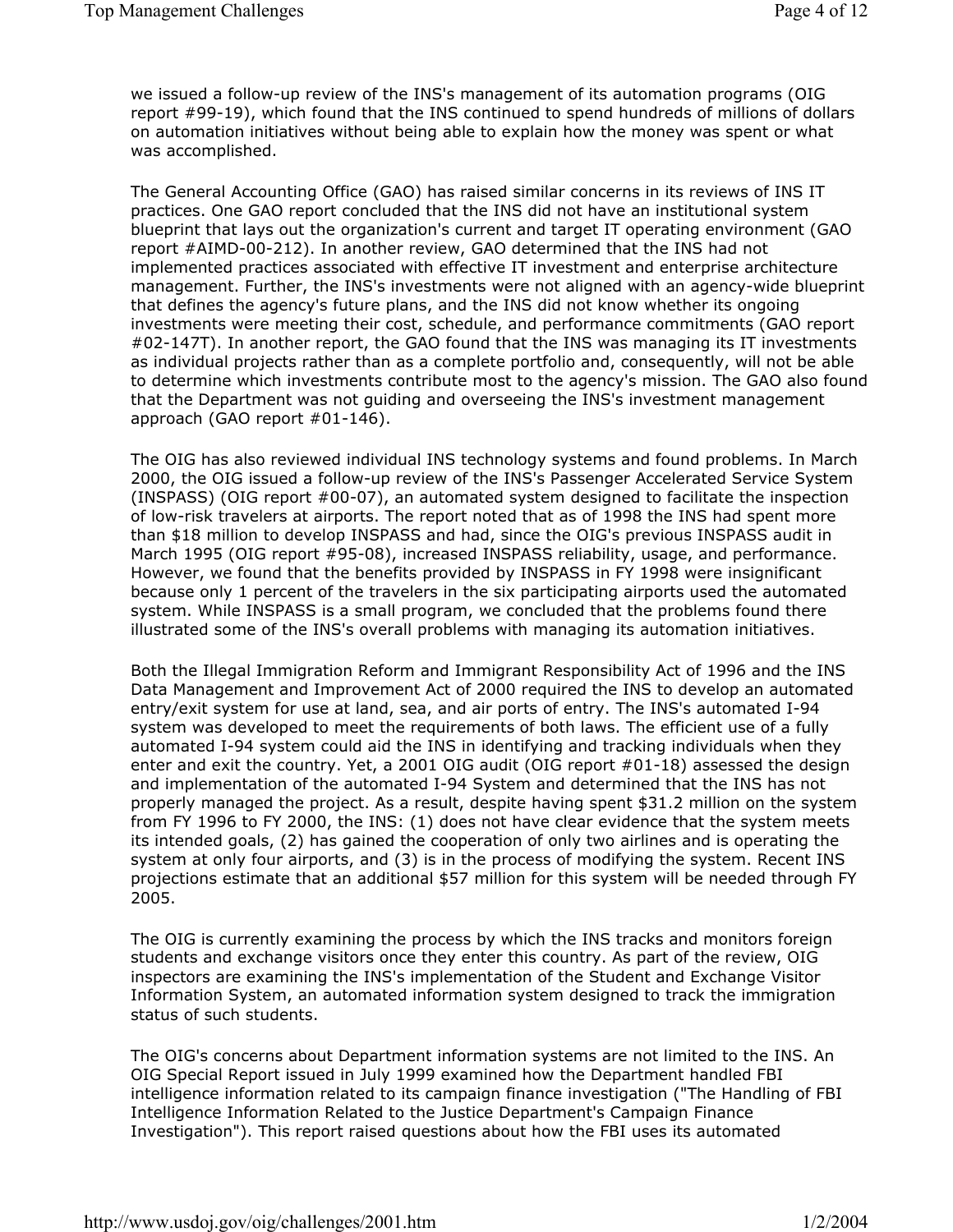databases. The Department's Campaign Finance Task Force used the FBI's Automated Case Support (ACS) system and other FBI databases to obtain information on individuals and organizations they had under investigation. However, we found that FBI practices and policies have handicapped the usefulness of the FBI's databases. For example, problems in the way information was entered or searched in the databases, together with the way that search results were handled within the FBI, resulted in incomplete data being provided to the Task Force. Further, we found that many of the FBI personnel we interviewed were not well versed in the use of the FBI's database systems.

In addition, the OIG's ongoing review of the belated production of documents in the Timothy McVeigh case will assess similar issues related to the FBI's automated information systems.

Due to the importance of information technology in the FBI and the large amounts of money involved, the OIG has begun an audit of the FBI's management of its information technology projects. This audit will assess: (1) how the FBI selects its IT projects, (2) how the FBI ensures that projects under development deliver benefits, and (3) how the FBI ensures that completed projects deliver the expected results.

We have raised issues with other Department information technology systems. For example, the OIG's FY 2000 audit of the U.S. Marshal Service's (USMS) financial statement (OIG report #01-30), found that implementation of the USMS Standardized Tracking, Accounting, and Reporting System (STARS) continues to be problematic. During FY 2000, USMS field offices were continuing to use the agency's Financial Management System, which was originally scheduled to be replaced by STARS, because of delays in implementing the new system.

In FY 2001, the OIG issued an audit of the implementation of the Collection Litigation Automated Support System (CLASS) by the Department's Office of Debt Collection Management (DCM). This audit (OIG report #01-15) determined that the DCM was at least 18 months behind schedule in implementing CLASS and had incurred more than \$4.6 million in additional costs. Moreover, DCM management could not project a completion date and estimated additional completion costs of \$400,000 per month. Delays resulted from management indecision, changes in telecommunication requirements, and disagreements between the DCM and the Executive Office for United States Attorneys about CLASS's capabilities.

4. Computer Systems Security: In response to the threat to Department computers, databases, and networks, and in recognition of the importance of information technology, the Department has classified computer security as a material weakness since 1991. Recently, the House Government Reform Subcommittee on Government Efficiency, Financial Management and Intergovernmental Relations gave the Department an "F" for its computer security efforts in FY 2001, the same grade the Department received in FY 2000.

OIG audits have disclosed serious problems in computer security that could lead to the compromise of sensitive systems and data. The OIG conducts security assessments and penetration testing using state-of-the-art security system software. These reviews have found that select computer controls were inadequate to protect the systems and their sensitive data from unauthorized use, loss, or modification.

The OIG is also conducting regular computer security audits mandated by the Government Information Security Reform Act (GISRA), which requires that Inspectors General audit the security of critical information systems in their agencies. Our audits assess the Department's compliance with GISRA and related information security policies, procedures, standards, and guidelines. In FY 2001, we tested the effectiveness of information security control techniques for nine systems (five sensitive but unclassified (SBU) and four classified systems) at the Executive Office for U.S. Attorneys, Federal Bureau of Prisons (BOP), Drug Enforcement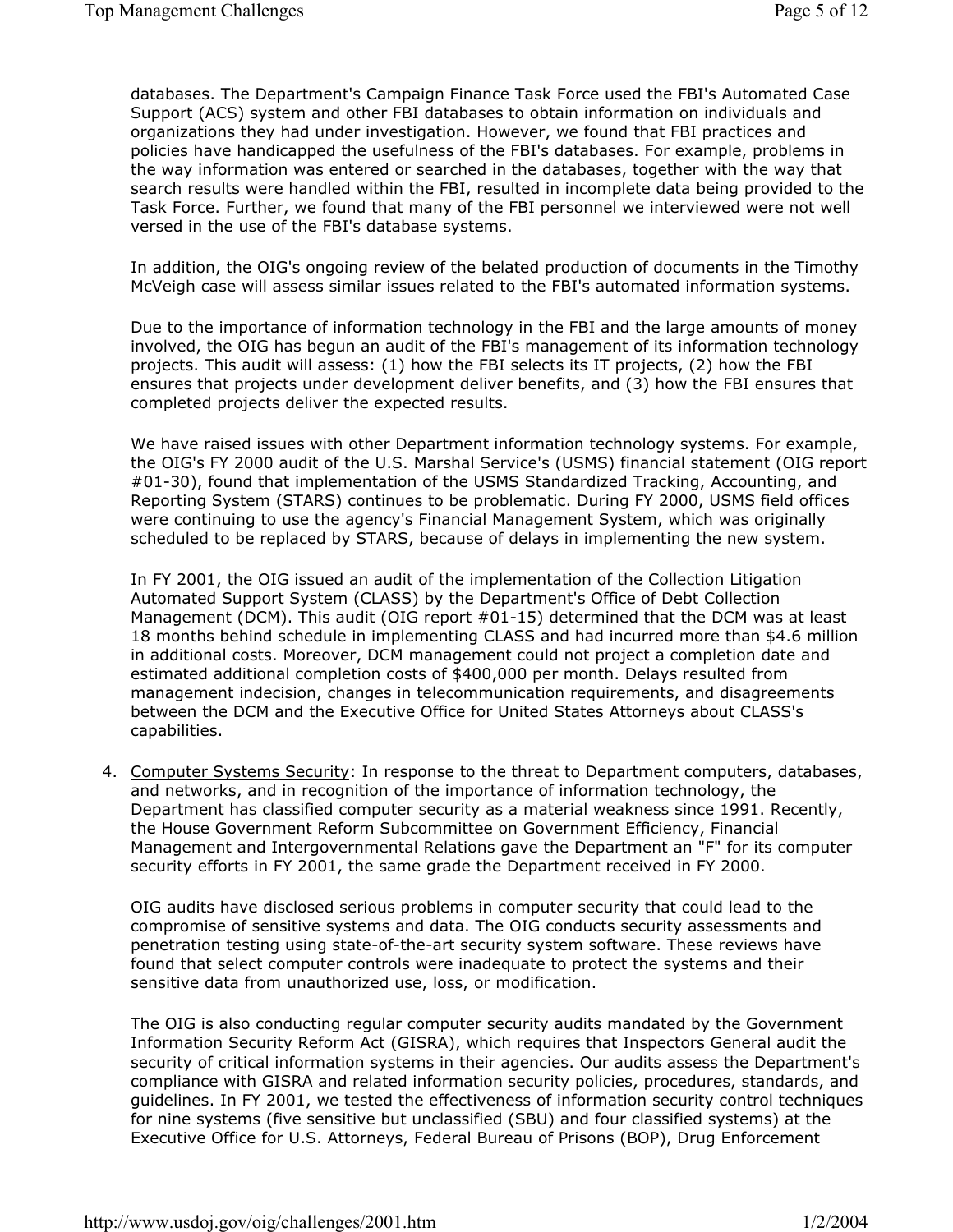Administration (DEA), Justice Management Division (JMD), and FBI.

With respect to the five SBU systems audited, we found weaknesses in management, operational, and technical controls, including password management, logon management, user and account rights assignment, file system and system configuration, and system auditing management. With respect to the four classified systems, we found that select computer security controls were not implemented to protect the systems from unauthorized use, loss, or modification. We also noted weaknesses in password and logon management, account integrity, system auditing management, physical and personnel controls, contingency planning, and policies and procedures. Penetration testing on three classified systems also resulted in auditors obtaining access to the systems. For example, on one system the auditors obtained root access allowing them to identify user account identifications and passwords and giving them the capability to erase, modify, or upload files.

The weaknesses found on the SBU systems are considered low to moderate risk. Weaknesses found on the classified systems, when considered collectively, are a moderate to high risk. Weaknesses were more voluminous and material for the Department's classified systems because they had not been subject to the frequency of external reviews as had the SBU systems. For FY 2002, the OIG intends to perform 14 GISRA audits and will conduct application reviews of the DEA's MERLIN and BOP's SENTRY automated information systems.

In FY 2001, the OIG also issued a report assessing the Department's critical infrastructure protection planning for its computer-based infrastructure (OIG report #01-01). This report, part of a President's Council on Integrity and Efficiency government-wide review of the nation's critical infrastructure assurance program, found that while the Department submitted the required critical infrastructure protection plan, it had not yet: (1) adequately identified all its mission-critical assets, (2) assessed the vulnerabilities of each of its ADP systems, (3) developed remedial action plans for identifying vulnerabilities, or (4) developed a multi-year funding plan for reducing vulnerabilities. As a result, the Department's ability to perform certain vital missions could be at risk from terrorist attacks or similar threats.

5. The INS's Enforcement of Immigration Laws: The INS's enforcement of immigration laws, particularly its ability to deter illegal immigration and remove aliens who are here illegally, is a critical and longstanding management challenge.

Within the INS, the Border Patrol faces significant enforcement challenges along the southwest and northern borders to stem the tide of illegal aliens, drugs, and potential terrorists. For example, in last year's list of top management challenges (December 1, 2000), we reported on the OIG's review of "The Border Patrol's Efforts Along the Northern Border" (OIG report #I-2000-004). The report identified significant gaps in the INS's northern border operations, the increasing illegal activity along the northern border, and the limited resources available to address this growing concern. In response to a recommendation contained in the OIG report, the INS reassessed its approach in managing risks at the northern border. Its new approach focuses on enhancing national security and on controlling cross-border crime activity and illegal migration while facilitating legitimate travel and commerce. While Attorney General Reno approved the northern border strategy in the final days of her term, one year later the INS has not developed any implementation plan. Given the Department's emphasis on securing the nation's borders post September 11, the need for implementation of a coordinated northern border strategy is greater than ever.

Alien smuggling remains a serious problem confronting the INS, and the INS needs to have an effective anti-smuggling program. However, the OIG report "Survey of INS's Anti-Smuggling Units" (OIG report #I-2001-03) concluded that the INS's anti-smuggling program operates with limited effectiveness. The review found: (1) the program lacked coordination and direction, (2) the structure of the anti-smuggling program is problematic, and (3) the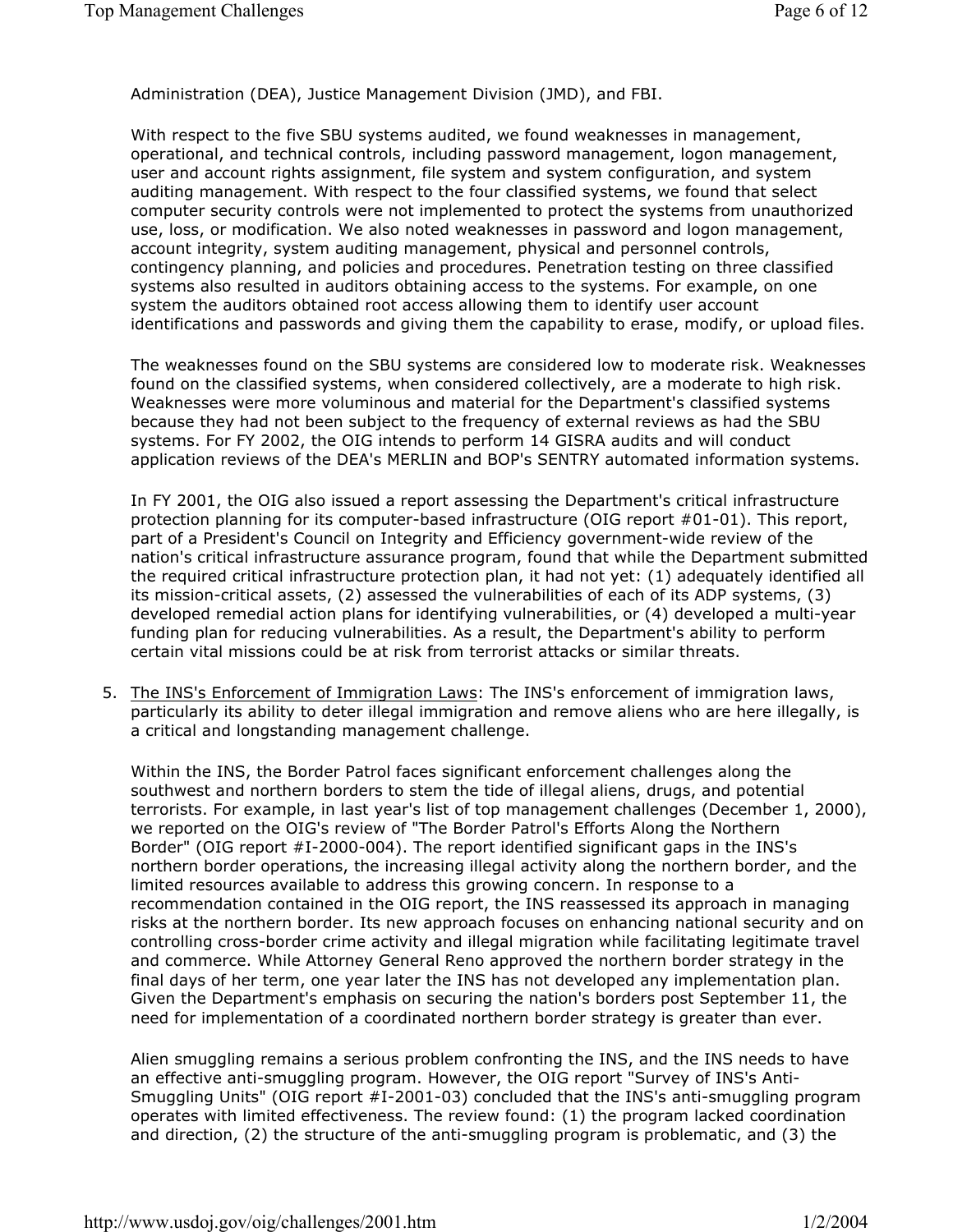program has insufficient financial and personnel resources.

A May 2000 GAO report titled "Alien Smuggling Management and Operational Improvements Needed to Address Growing Problems," (GAO report #GGD-00-103) reached a similar conclusion. This GAO report found that the INS's alien smuggling efforts have been fragmented and uncoordinated, that the INS does not know if it is using its anti-smuggling resources most effectively, and that it lacks an agency-wide automated tracking system that would help prevent duplicative investigations and promote intelligence sharing.

An OIG audit found serious problems in how the INS handles its deferred inspection process. When additional immigration examinations are required of individuals seeking entry into the United States, they are sent to secondary inspection. If an immediate decision regarding admissibility cannot be made there, INS inspectors have the discretion to defer the inspection until a later date so that documentary evidence - such as an existing INS file - can be reviewed. In these cases, the individual is admitted (or "paroled") into the country and must report to an INS district office at a later date to complete the inspection. A 2001 OIG audit of the INS Deferred Inspection Program (OIG report #01-29) revealed that in our sample nearly 11 percent (79 of 725) of the individuals paroled into the country under the deferred inspections process failed to appear at an INS office to complete their inspection.

This audit also found that the INS did not have adequate procedures in place to ensure that individuals who fail to appear are either brought in to complete their inspections or are appropriately penalized for failing to appear. In many cases, we found that the INS did not initiate follow-up activity of any kind. Our analysis revealed that among those who failed to appear, INS inspectors identified over 50 percent as either having criminal records or immigration violations at the time of entry. Subsequent OIG inquiries of criminal history databases revealed that nine individuals in our sample were charged or convicted of crimes considered to be aggravated felonies after their deferral.

Additionally, we found that the INS's controls were inadequate to determine the effectiveness of the deferred inspection process or the number of individuals deferred and the outcome of those inspections. Records maintained at airports and district offices were incomplete. Inspectors at all nine airports we visited destroyed deferral documentation after limited and varied retention periods. The INS's paper-based tracking of deferred inspections failed to provide an adequate agency-wide system of tracking deferrals. As a result, inspectors were unable to detect parole violators and other repeat offenders upon their reentry into the United States.

The INS lacks an effective enforcement policy that specifically targets the overstay population. While the INS estimates that overstays comprise 41 percent of the illegal alien population in the United States, INS data shows that only a small percentage of the deportable aliens apprehended by INS investigators are overstays.

A 1996 OIG inspection found that the INS's program to deport illegal aliens has been largely ineffective, finding that the INS was successful in deporting only about 11 percent of nondetained aliens after final orders had been issued. Anecdotal information continues to support this low percentage. In a more recent inspection (OIG report #I-99-09), we noted that ineligible aliens, including convicted felons, were inappropriately granted voluntary departure because the INS and the Executive Office for Immigration Review had not ensured that all eligibility requirements are met. We found that the INS lacks an effective departure verification system and therefore has no way of knowing whether illegal aliens granted voluntary departure have left the country.

The monitoring of alien overstays and removal of criminal aliens has been a Department material weakness since 1997. Among other issues, the INS failed to identify many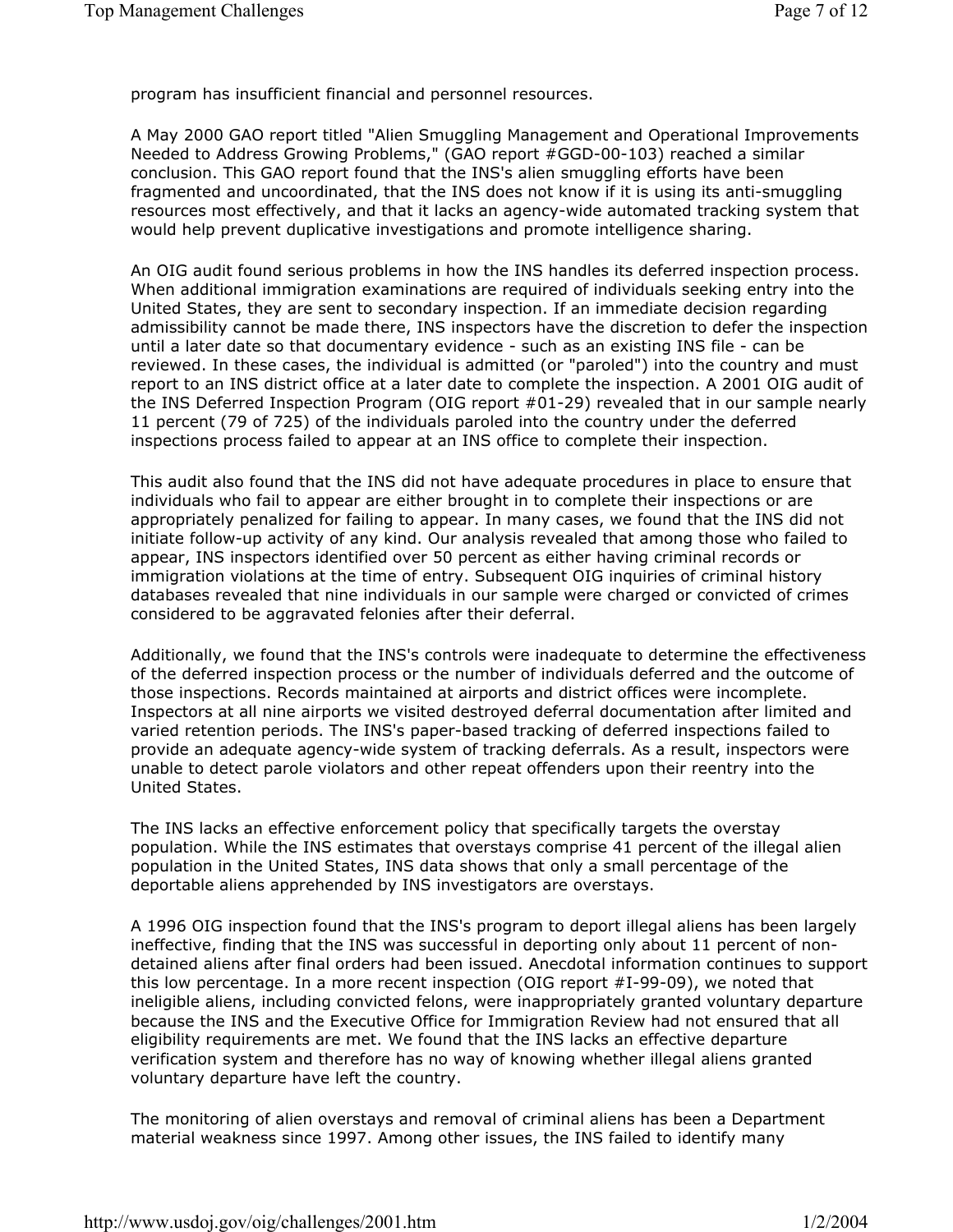deportable criminal aliens, including aggravated felons, or initiate Institutional Removal Program (IRP) proceedings before they were released from prison. The Department's Management Controls Report for FY 2000 stated that the INS issued new policy guidance to clarify the roles of agents working in the IRP, developed better inmate tracking systems to identify and deport criminal aliens, and developed new staffing models to allow the INS to concentrate resources where they are most needed. The OIG is currently performing an audit of the IRP to determine if past OIG recommendations were implemented and assess whether program enhancements can streamline the IRP process.

The OIG issued an inspection report in 2001 titled "INS's Escort of Criminal Aliens" (OIG report #I-2001-005). This report found that the INS's practice of escorting criminal aliens on commercial airlines when the aliens are removed from the United States to non-border countries placed the traveling public at potential risk because the INS does not consistently follow its established escort policy. In three of the four districts visited by the OIG, INS managers disregarded established INS policies, resulting in the placement of violent aliens, without escorts, on commercial airlines.

As discussed above, the OIG is conducting several follow-up reviews that identified issues to assess the progress made to correct deficiencies identified by previous OIG inspections of the INS's enforcement efforts. The follow-up reviews concern OIG inspections on "Border Patrol Efforts Along the Northern Border" (OIG report # I-2000-04), "The Potential for Fraud and INS Efforts to Reduce the Risks of the Visa Waiver Pilot Program" (OIG report #I-1999-10), "Transit Without Visa Program Inspection" (OIG report #I-1992-07), and "INS's Monitoring of Nonimmigrant Overstays" (OIG report #I-1997-08).

6. Financial Statements and Systems: While the Department has made some progress in improving its financial statements and systems, this issue remains a top management challenge. In FY 2000, the Department received an unqualified opinion on its consolidated balance sheet and statement of custodial activity (OIG report #01-07). However, the Department received a qualified opinion on the remaining financial statements due to the INS's inability to substantiate the earned revenues offset portion of Immigration Program Costs because of inadequate records to support the pending applications at the beginning of the fiscal year.

Audits of the Department's financial statements reported three material weaknesses and one reportable condition at the consolidated level and 15 material weaknesses and 23 reportable conditions at the component level for FY 2000. Thus, much work still needs to be done to eliminate the internal control weaknesses found during the financial statement audits. Congress recognized this when the House Government Reform Subcommittee on Government Efficiency, Financial Management and Intergovernmental Relations gave the Department a "D-" for its FY 2000 financial management, the same grade it received for its FY 1999 efforts.

Most Department components still tend to view the preparation of financial statements as an end-of-the-year exercise they often meet by hiring a significant number of contractors and performing labor-intensive procedures. Because the Department lacks automated systems to readily support financial statement preparation and ongoing accounting operations, many tasks have to be performed manually. One such task, the year-end count of INS applications needed to determine deferred revenue, caused delays in processing applications. Other problems resulted from the lack of integration between the Department's automated accounting systems and subsystems. Because systems are not designed to readily produce or support information needed to produce the financial statements, the Department's finance staffs had to perform additional manual reconciliation of data. The Department's ability to maintain or improve its audit results will require continuation of the substantial efforts expended this past year. Any decrease in this effort could adversely affect the Department's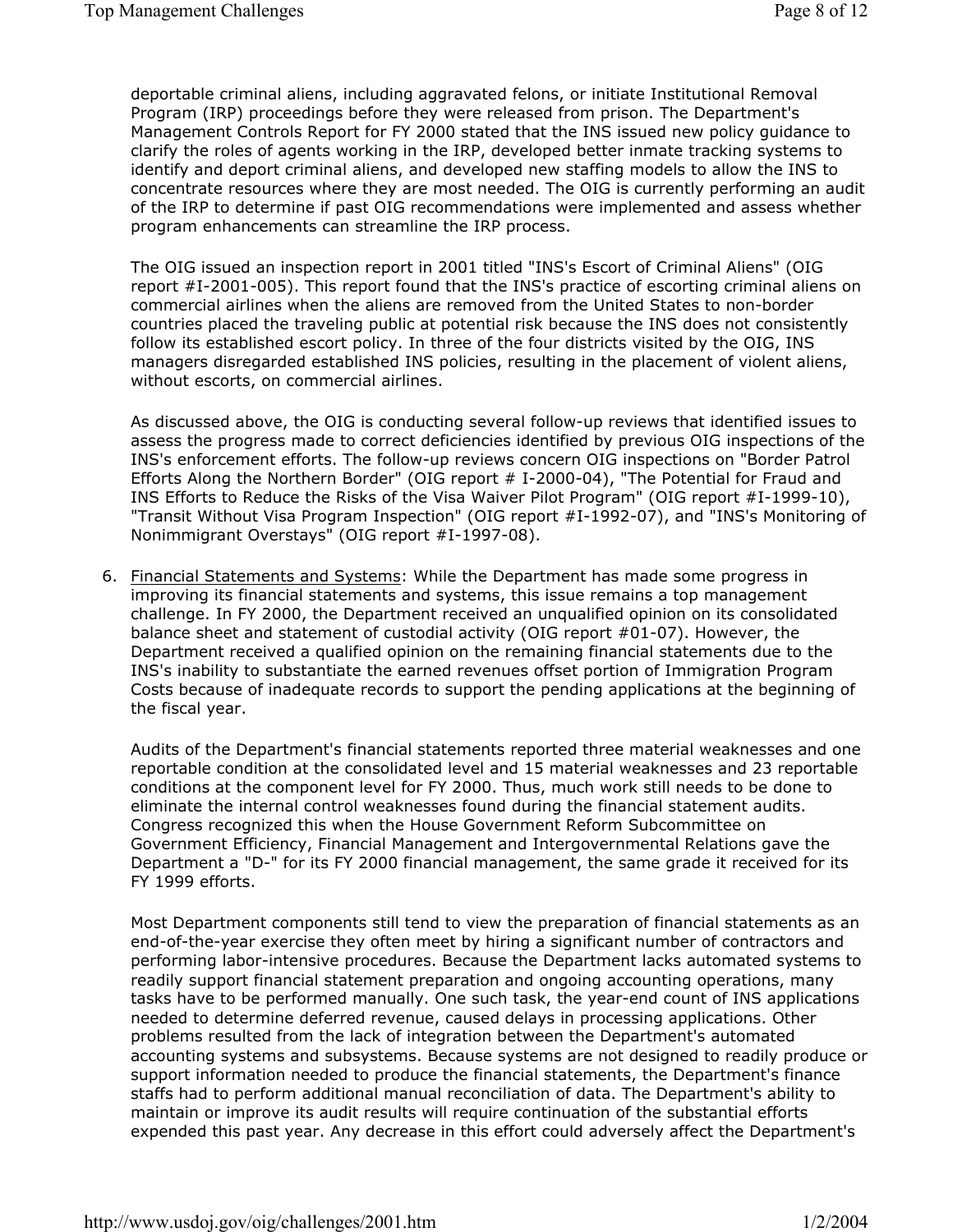audit results.

In addition, Department components including the INS and Federal Prison Industries, Inc., continue to encounter significant difficulties in implementing their financial management systems. With new financial systems needed at several components, it is imperative that the Department overcomes these implementation difficulties in order to continue on a path toward improving its financial management and eventually removing this issue as a management challenge.

7. Detention Space and Infrastructure - the USMS and the INS: Obtaining and efficiently managing detention space for the USMS and the INS - a material weakness in the Department since 1989 - remains a top management challenge. Both agencies continue to experience rapid growth in their use of detention space, from an average of 43,408 beds in 1998 to a projected 64,962 beds in 2002. The INS, in particular, may need additional detention space in light of the Department's response to the September 11 attacks. Expanding the use of detention space also places increasing demands on INS and USMS transportation, communications, and staff.

To obtain additional detention space, the Department has relied on outside contractors (including state and local governments and for-profit entities) to house federal detainees. OIG audits of contractors for detention space have resulted in significant dollar findings. For example, in FY 2001 we issued an audit of an intergovernmental agreement (IGA) for detention space with York County, Pennsylvania (OIG report #GR-70-01-005). The audit revealed that in FY 2000, York overcharged the Department a total of \$6.1 million due to York's understatement of its average daily population, a key figure used to determine reimbursement from the INS. If York uses the jail day rate determined by our audit and the INS, the USMS, and the BOP continue to use the same amount of jail days, the Department could realize savings of approximately \$6.4 million annually.

An OIG audit of the IGA with the Government of Guam (OIG Report #GR-90-01-006) found that for the period of October 1, 1998, through September 30, 2000, the Department overpaid Guam more than \$3.6 million based on the actual allowable costs and the average daily population. In addition, the OIG found that the Department could realize annual savings of \$3.3 million by using the audited rate for future payments.

Our discussions with the Department, the INS, and the USMS disclosed considerable disagreement regarding the nature of the agreements used to obtain jail space from state and local governments. In our view, the Department has not yet settled on a procurement process to obtain detention space in a manner that meets prudent business practices and existing procurement regulations.

Another OIG audit (OIG report #01-16) determined that as many as 18,000 federal detainees are held in private facilities on any given day, and the use of these private facilities is expected to increase. We concluded that the Department's reliance on only a few private providers raises concerns about the impact should one of those providers cease operations. The OIG report noted that the BOP, the USMS, and the INS had not developed a coordinated contingency plan to address the loss of bed space if a private provider is unable to continue operations on a large scale. Without coordinated contingency planning, the disruption of contract detention services could lead to a host of legal, health, financial, logistical, safety, and security issues.

OIG reviews have highlighted the need for additional bed space for juveniles detained by the INS. During an inspection of the Border Patrol's efforts to control illegal entries along the United States-Canada border (OIG report #I-2000-004), the OIG was told by the Border Patrol that most aliens apprehended by Border Patrol Agents (BPAs) are released pending a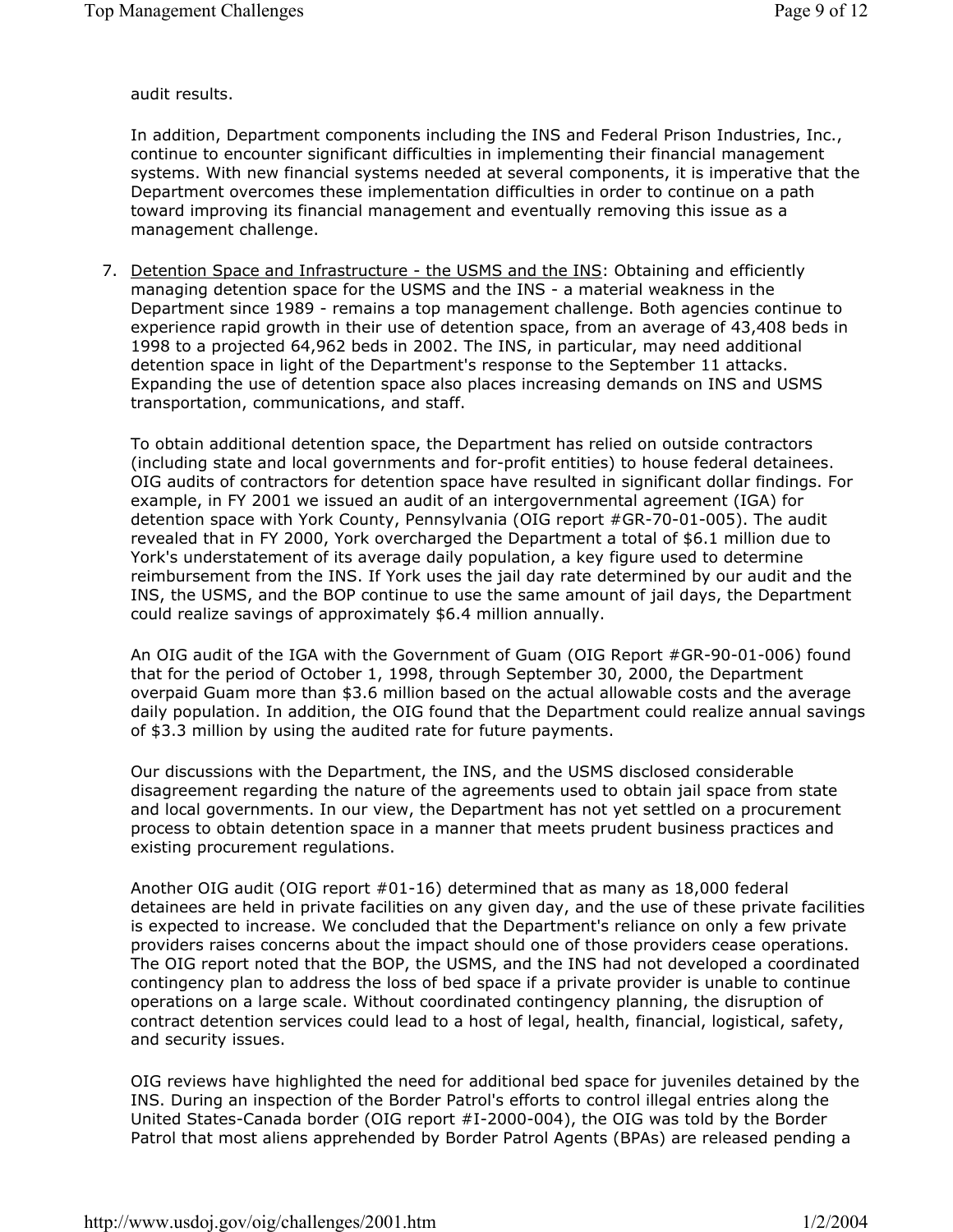court date because of shortages in detention space. Aliens interviewed by BPAs along the northern border reported that smugglers had assured them that even if they were apprehended while being smuggled into the United States they would later be released.

In an OIG review titled "Unaccompanied Juveniles in INS Custody" (OIG report #I-2001- 009), the OIG examined the treatment of unaccompanied and undocumented juveniles who are held in INS custody for more than 72 hours and placed into formal immigration proceedings. We found deficiencies at INS districts, Border Patrol sectors, and INS headquarters that could have potentially serious consequences for the well being of the juveniles. These deficiencies included lack of segregation for non-delinquent and delinquent juveniles and lack of required weekly visits by INS juvenile coordinators with all juveniles in INS custody.

In FY 2002, the OIG plans to audit the Department's detention activities. Among the issues of concern is the extent to which Department components share information about detention needs in specific geographic areas and coordinate with each other in acquiring detention space at consistent and economical rates. In addition, we will also continue to audit USMS and INS agreements for detention space with government and for-profit providers, as OIG resources permit.

Finally, the Department recently established a Detention Trustee with broad responsibilities related to many of the problems discussed above. We are concerned that the Detention Trustee may not have the authority or resources to resolve the many long-standing detention issues that he is expected to address.

8. Grant Management: In recent years, the Department has become a grant-making agency that has disbursed billions of dollars to grantees. Among other initiatives, the grants support community policing, encourage drug treatment programs, reimburse states for incarcerating illegal aliens, and fund counterterrorism initiatives. For a Department that historically had limited experience in awarding, monitoring, and reporting on grant progress, the infusion of such significant amounts of grant money over the past several years has resulted in a continuing management challenge for the Department.

Overall, OIG reviews have found that many grantees did not submit required program monitoring and financial reports and that program officials' on-site monitoring reviews did not consistently address all grant conditions. For example, an OIG inspection found that some grantees who received formula grant funds from the OJP for prison substance abuse services needed to improve their reporting of program implementation and their accounting for matching funds and federal grant funds sub-awarded to state and local agencies (OIG report #I-2000-022). We found that OJP's administration of this grant program could be strengthened through better monitoring and by obtaining more timely and definitive information from grantees.

OJP provides State Criminal Alien Assistance Program (SCAAP) grants to state and local governments to help defray the cost of incarcerating undocumented criminal aliens convicted of felonies. Our audit of this program (OIG report #00-13) found that the five states reviewed by the audit received overpayments for unallowable inmate costs and ineligible inmates. The aggregate cost of these overpayments totaled approximately \$19.3 million. We also found that OJP's methodology for compensating applicants was over-inclusive and should be improved, and we estimated that OJP overpaid applicants in our sample for at least 1,760 inmates whose immigration status was "unknown."

Several years ago, the OIG audited the management and administration of the Office of Community Oriented Policing Services (COPS) Grants Program (OIG Report #99-14) to evaluate COPS' ability to meet its goal of adding 100,000 police officers, COPS' and OJP's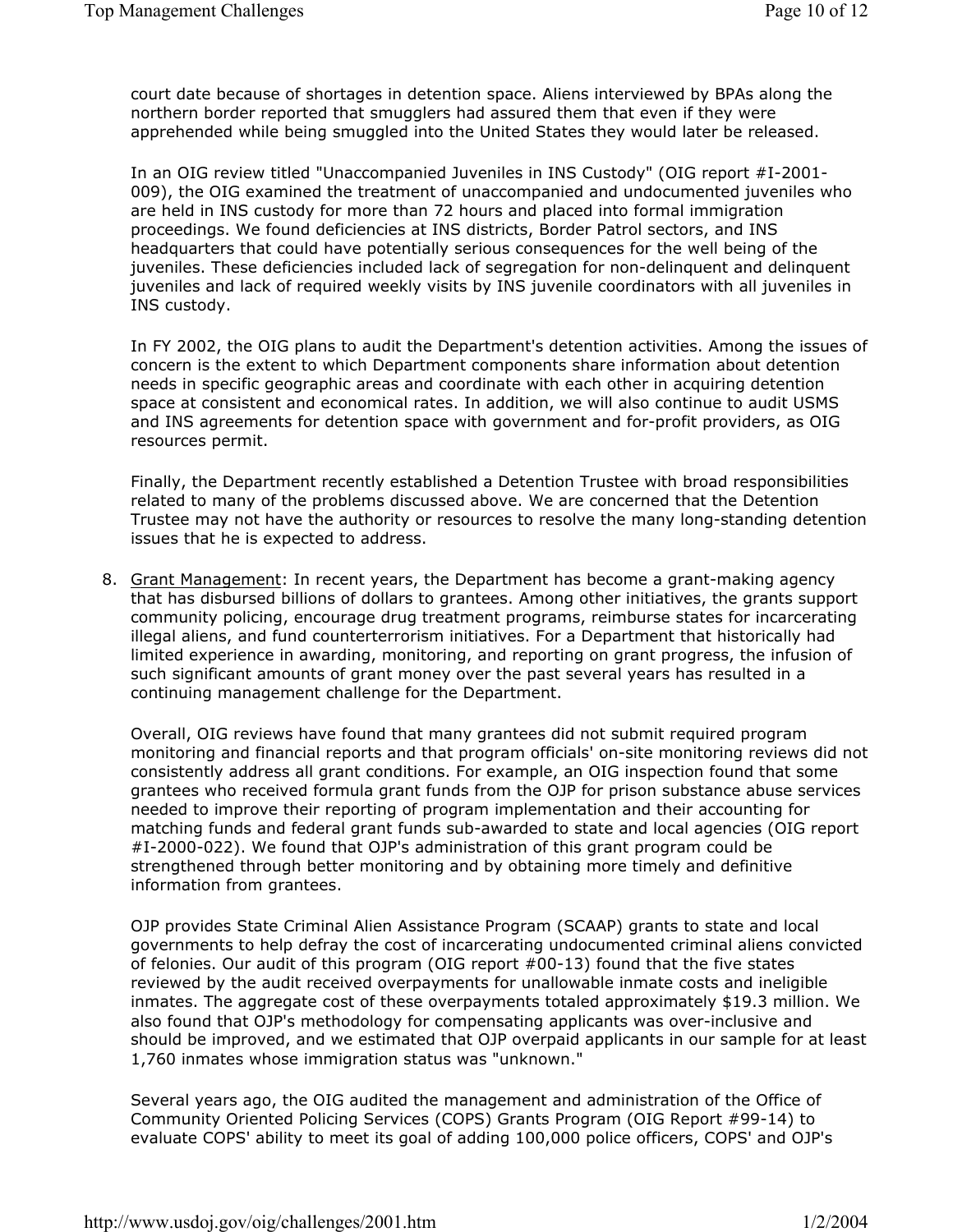monitoring of grantees, and the quality of guidance provided to grantees to assist them in implementing essential grant requirements. At the time of the audit, we reported numerous deficiencies in the grant monitoring of COPS grants, some of which have continued through FY 2001. Based on our concerns, the OIG will continue to audit individual COPS grantees to ensure the monies provided are used for the purposes specified in the grant award (42 individual COPS grant audits were issued in FY 2001).

In FY 2002, the OIG is planning to perform an audit of administrative grant activities in OJP, and between OJP and COPS, to identify functions that can be streamlined.

9. Performance Based Management: On November 8, 2001, the Attorney General challenged the Department to hold itself accountable through performance measures, stating that "Performance should be measured by outcomes and results, not inputs." Similarly, the President's "Management Agenda for Fiscal Year 2002" prepared by the Office of Management and Budget (OMB) demands integration of budget and performance, stating "[o]ver the past few years the Department has seen a significant expansion in its mission and a rapid growth in resources. Meaningful measures supported by performance data, particularly measures of program outcome, are essential to evaluate this investment and determine future resource requirements."

A pressing management challenge for the Department is ensuring, through performance based management, that its programs are achieving their intended purposes. The Department received a congressional grade of "F" for its 1999 performance report that assesses agency progress towards meeting the mandates of the Government Performance and Results Act (GPRA).

The GAO reviewed the Department's FY 2000 performance report and the FY 2002 performance plan to assess Department progress in achieving selected key outcomes that were identified as important Department mission areas. The GAO reported that the Department's overall progress towards achieving each of the four key outcome measures was difficult to ascertain because the performance report generally lacked measurable targets and lacked clear linkage between performance measures and outcomes.

The OMB has recognized that the Department's establishment of a Strategic Management Council (SMC) should aid in focusing the Department's resources on programs that result in positive outcomes, not simply output. The SMC is designed to provide direction and leadership on Department strategic planning, resource management, and performance accountability.

In a Department that has grown so rapidly over the past decade, linking credible performance measures to budget development and allocation of resources is a significant challenge. As a regular part of OIG program audits, we examine performance measures for the component or program under review. We highlight the existence or absence of such measures and offer recommendations as to whether the reported results are supported by reliable measurement methods or systems. We will continue to do so with our audits.

In addition, in FY 2002 we plan to audit the DEA's implementation of the GPRA. The audit will assess whether the DEA has developed quantifiable goals that support its mission and whether the performance data gathered to date are valid and accurate.

10. Department of Justice Organizational Structure: The Department is developing or implementing reorganization plans in several of its components. While some of this reorganization is related to the events of September 11, some is designed to correct longstanding organizational problems. The challenge for Department managers is not only to